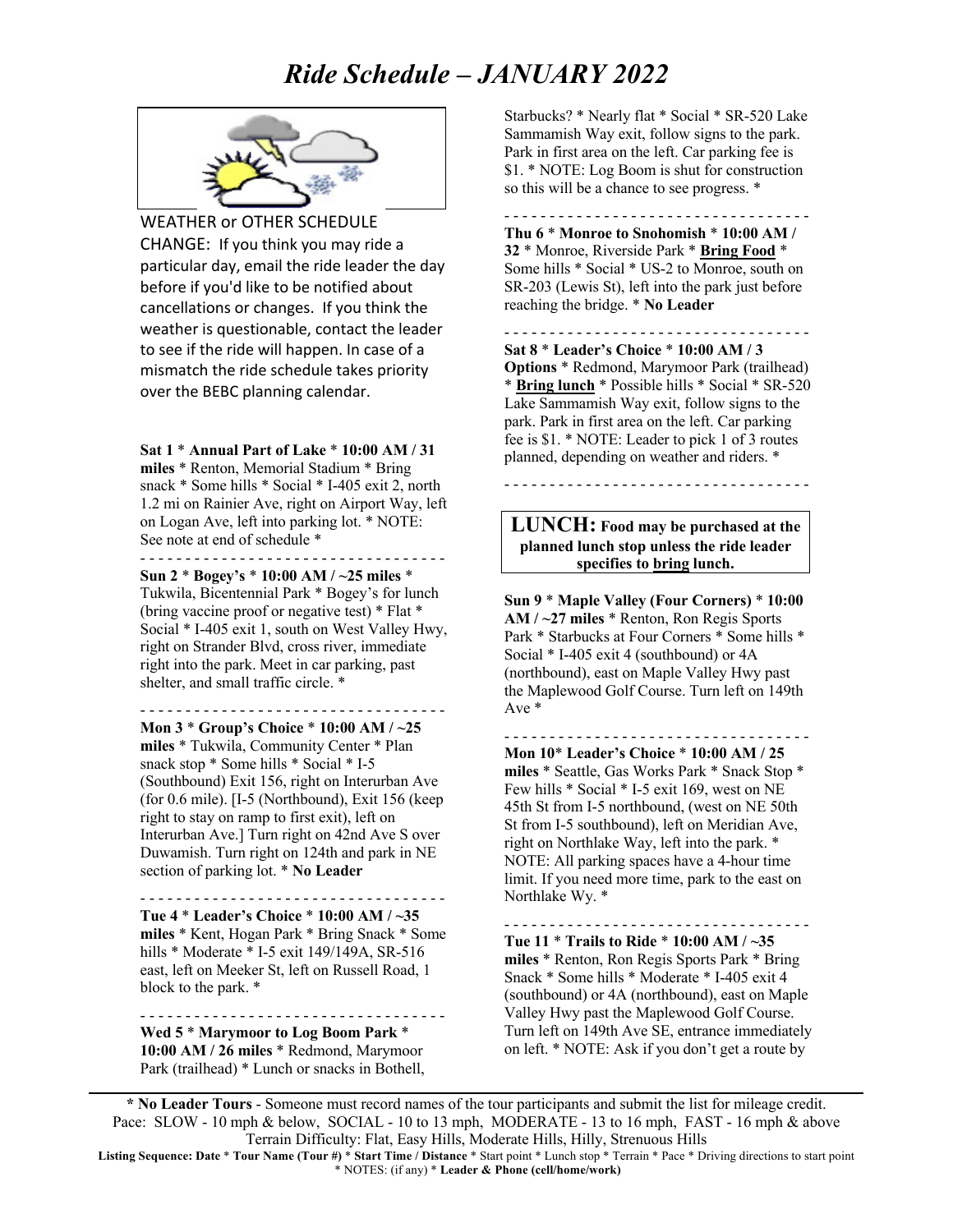## *Ride Schedule – JANUARY 2022*

email before the ride. \* **Tom Petroski (c) 650- 245-4045**

- - - - - - - - - - - - - - - - - - - - - - - - - - - - - - - - - -

**Wed 12** \* **Loop SR-520 Bridge** \* **10:00 AM / 21 miles** \* Mercer Island, Lid Park top lot \* Bring Snack \* Several hills \* Social \* Eastbound: I-90 exit 6, left on Mercer Way, then right onto 72nd Av (by Roanoke Inn), turn right into parking lot before bridge. Westbound: I-90 exit 7, follow Mercer Way, left onto 72nd Av (by Roanoke Inn), turn right into parking lot before bridge. (If parking not available there park south of the trail on SE 22nd St and meet at start point.) \*

- - - - - - - - - - - - - - - - - - - - - - - - - - - - - - - - - -

**Thu 13** \* **Auburn Super Mall** \* **10:00 AM / 24 miles** \* Tukwila, Bicentennial Park \* **Bring food** \* Flat \* Social \* I-405 exit 1, south on West Valley Hwy, right on Strander Blvd, cross river, immediate right into the park. For car parking go past shelter and small traffic circle. \* **No Leader**

- - - - - - - - - - - - - - - - - - - - - - - - - - - - - - - - - -

**Sat 15 \* Alki** \* **10:00 AM / 33 miles** \* Tukwila, Bicentennial Park \* Plan lunch \* Mostly flat \* Social \* I-405 exit 1, south on West Valley Hwy, right on Strander Blvd, cross river, immediate right into the park. Meet in car parking, past shelter, and small traffic circle. \* **No Leader**

- - - - - - - - - - - - - - - - - - - - - - - - - - - - - - - - - - **Sun 16** \* **Sumner** \* **10:00 AM / ~30 miles** \*

Kent, Hogan Park \* Lunch at River's Edge Café, next to cannery \* Flat \* Social \* I-5 exit 149/149A, SR-516 east, left on Meeker St, left on Russell Road, 1 block to the park. \*

- - - - - - - - - - - - - - - - - - - - - - - - - - - - - - - - - -

**Mon 17** \* **Kent Valley New Connections** \* **10:00 AM / ~28 miles** \* Auburn, Brannan Park \* Kent \* Flat \* Social \* SR-167 south to 15th St NW exit, east on 15th, left on Auburn Way, right on 28th St NE to the park. \* NOTE: Bicycle along trails and back roads in Auburn and Kent. \*

- - - - - - - - - - - - - - - - - - - - - - - - - - - - - - - - - -

**Tue 18** \* **Issaquah** \* **10:00 AM / 34 miles** \*

Renton, Cedar River Park \* Snack Stop \* Some hills \* Relaxed Moderate \* I-405 northbound exit 4A (southbound exit 4 then south on Sunset Blvd), east on SR-169 for 0.2 mi, right into park, proceed into parking area near Carco Theater & Community Center. \*

- - - - - - - - - - - - - - - - - - - - - - - - - - - - - - - - - -

**Wed 19** \* **Maple Valley** \* **10:00 AM / ~25** 

**miles** \* Renton, Cedar River Park \* Snack stop \* Few hills \* Social \* I-405 northbound exit 4A (southbound exit 4 then south on Sunset Blvd), east on SR-169 for 0.2 mi, right into park, proceed into parking area near Carco Theater & Community Center. \* **No Leader**

- - - - - - - - - - - - - - - - - - - - - - - - - - - - - - - - - -

**Thu 20** \* **Foster Park to Sumner** \* **10:00 AM / 28 miles** \* Kent, Foster Park Trail Access \* Sumner \* Flat \* Social \* I-5 exit 149/149A, SR-516 east (becomes Willis St. in Kent), right on 74th Ave S, left on 259th St, one block to the park on the right. Trail head parking for Interurban & Green River trails. \* **No Leader**

- - - - - - - - - - - - - - - - - - - - - - - - - - - - - - - - - - **Sat 22** \* **Leader's Choice** \* **10:00 AM / ~30 miles** \* Renton, Cedar River Park \* Bring snack \* Some hills \* Social \* I-405 northbound exit 4A (southbound exit 4 then south on Sunset Blvd), east on SR-169 for 0.2 mi, right into park, proceed into parking area near Carco Theater & Community Center. \*

- - - - - - - - - - - - - - - - - - - - - - - - - - - - - - - - - - **Sun 23** \* **Madison** \* **10:00 AM / 30 miles** \* Tukwila, Bicentennial Park \* Probably Starbuck's \* Few hills \* Social \* I-405 exit 1, south on West Valley Hwy, right on Strander Blvd, cross river, immediate right into the park. Meet in car parking, past shelter, and small traffic circle. \*

- - - - - - - - - - - - - - - - - - - - - - - - - - - - - - - - - - **Mon 24** \* **Ron Regis to Landsburg** \* **10:00 AM / ~26 miles** \* Renton, Ron Regis Sports Park \* **Bring food** for picnic \* River grade (partly unpaved trail) \* Social \* I-405 exit 4 (southbound) or 4A (northbound), east on Maple Valley Hwy past the Maplewood Golf Course. Turn left on 149th Ave SE, entrance immediately on left. \*

- - - - - - - - - - - - - - - - - - - - - - - - - - - - - - - - - - **Tue 25** \* **Mercer Island** \* **10:00 AM / 25 miles** \* Renton, Memorial Stadium \* **Bring Food** \* Some hills \* / Social \* I-405 exit 2, north 1.2 mi on Rainier Ave, right on Airport Way, left on Logan Ave, left into parking lot. \*

- - - - - - - - - - - - - - - - - - - - - - - - - - - - - - - - - - **Wed 26** \* **Alki** \* **10:00 AM / ~25 miles** \* Tukwila, Community Center \* Bring snack or buy something at Alki \* Flat \* Social \* I-5 (Southbound) Exit 156, right on Interurban Ave

**\* No Leader Tours** - Someone must record names of the tour participants and submit the list for mileage credit. Pace: SLOW - 10 mph & below, SOCIAL - 10 to 13 mph, MODERATE - 13 to 16 mph, FAST - 16 mph & above Terrain Difficulty: Flat, Easy Hills, Moderate Hills, Hilly, Strenuous Hills

**Listing Sequence: Date** \* **Tour Name (Tour #)** \* **Start Time / Distance** \* Start point \* Lunch stop \* Terrain \* Pace \* Driving directions to start point \* NOTES: (if any) \* **Leader & Phone (cell/home/work)**